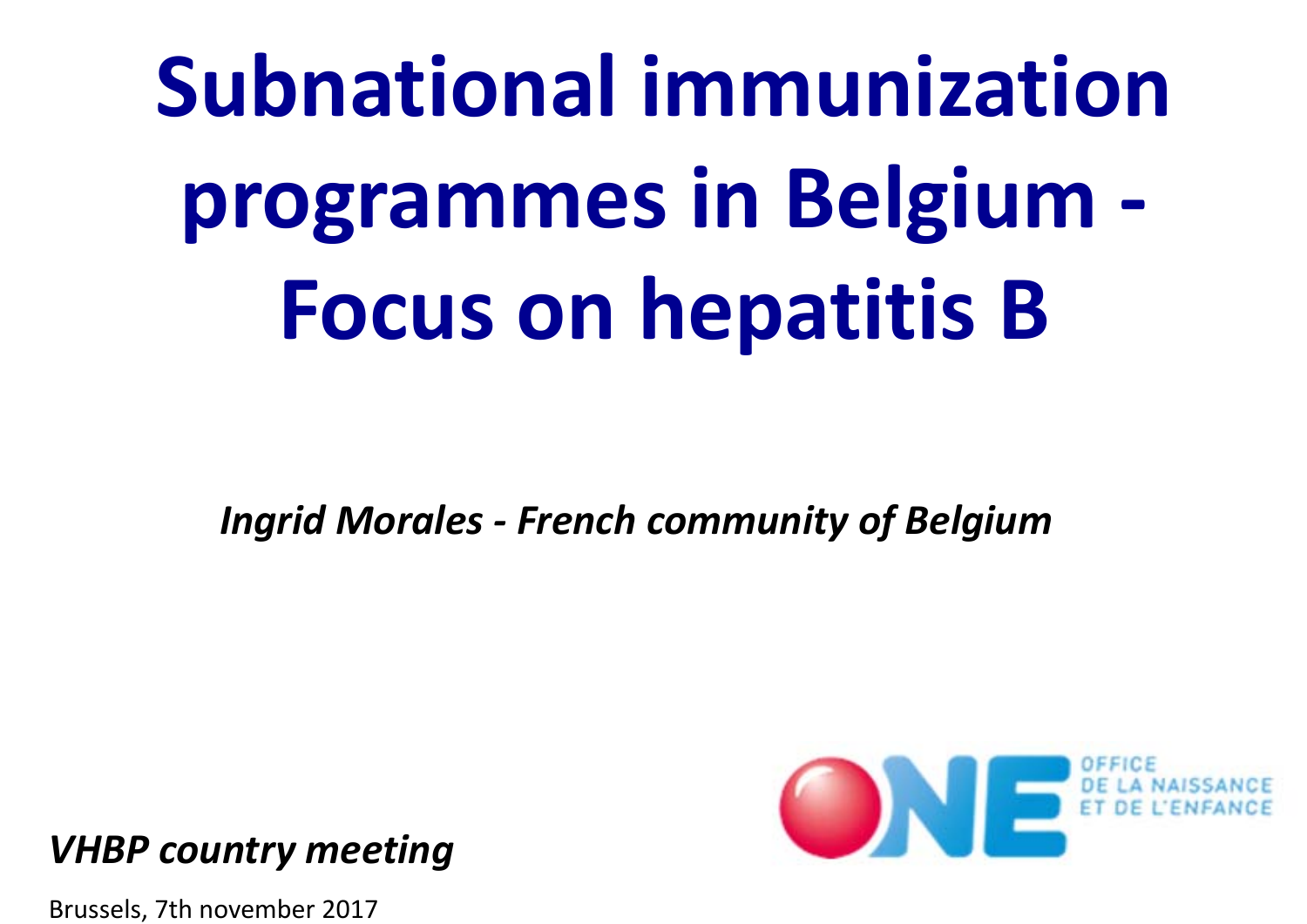## **Immunization: Background**

- Children's (0-18yrs) immunization programs are managed in Belgium by the Flemish and French Communities. The German community established an agreement with the latter.
- The immunization programmes follow advices of the National Immunization Technical Advisory Group (NITAG) - Superior Health Council
- With multiple supply sources of equal quality vaccines available in Belgium, competitive bidding is used as procurement mechanism.
- Until 2014, the federal government co-financed vaccines procurement. The 6<sup>th</sup> state reform transfered this resource to the Communities.
- •A 1958 federal legislation makes polio vaccination the only mandatory in infants
- in the French community, immunizations for 7 diseases (DTPa-IPV+Hib; MMR) are required to attend child-care centers.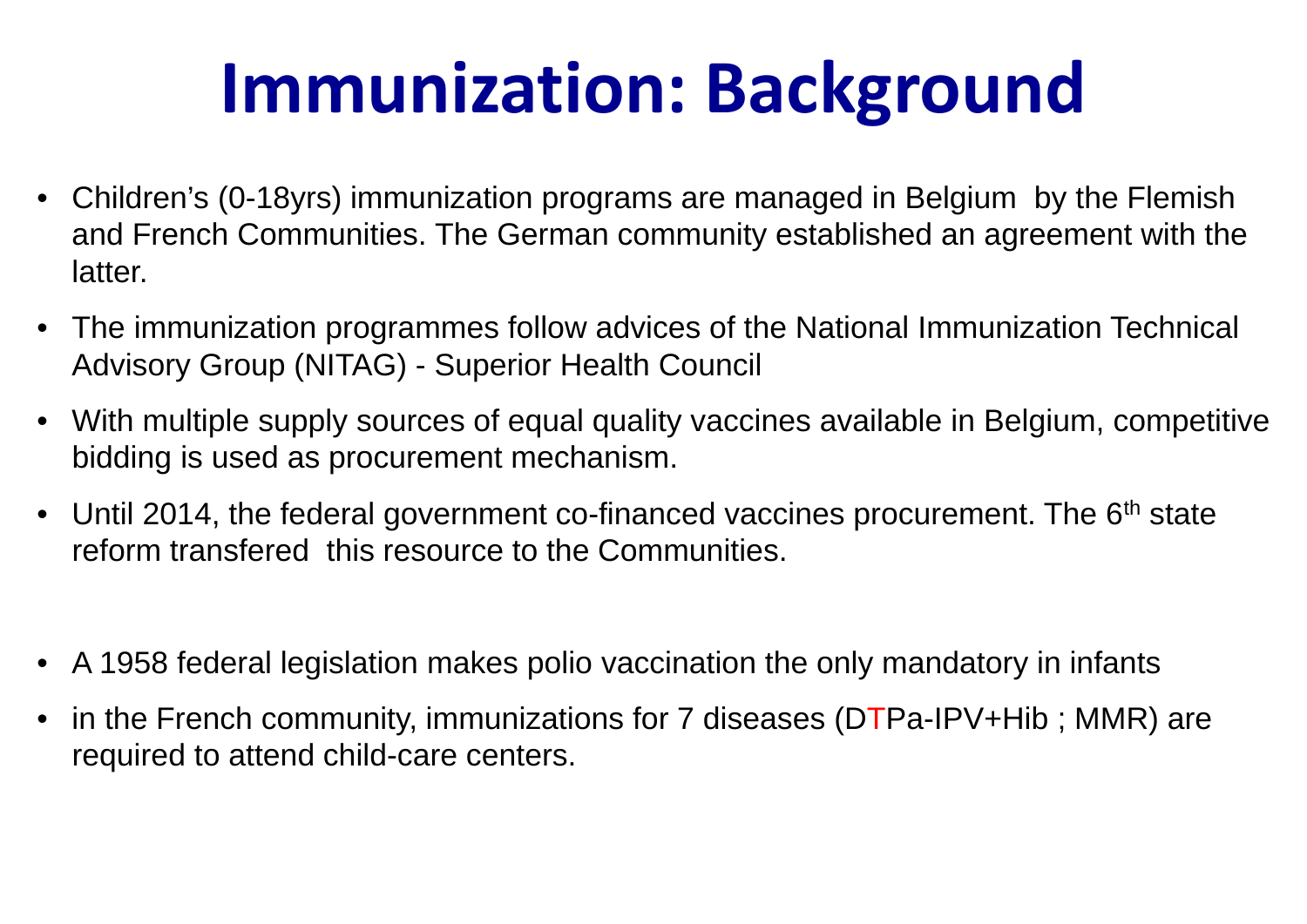### **Superior Health Council imm. schedule**

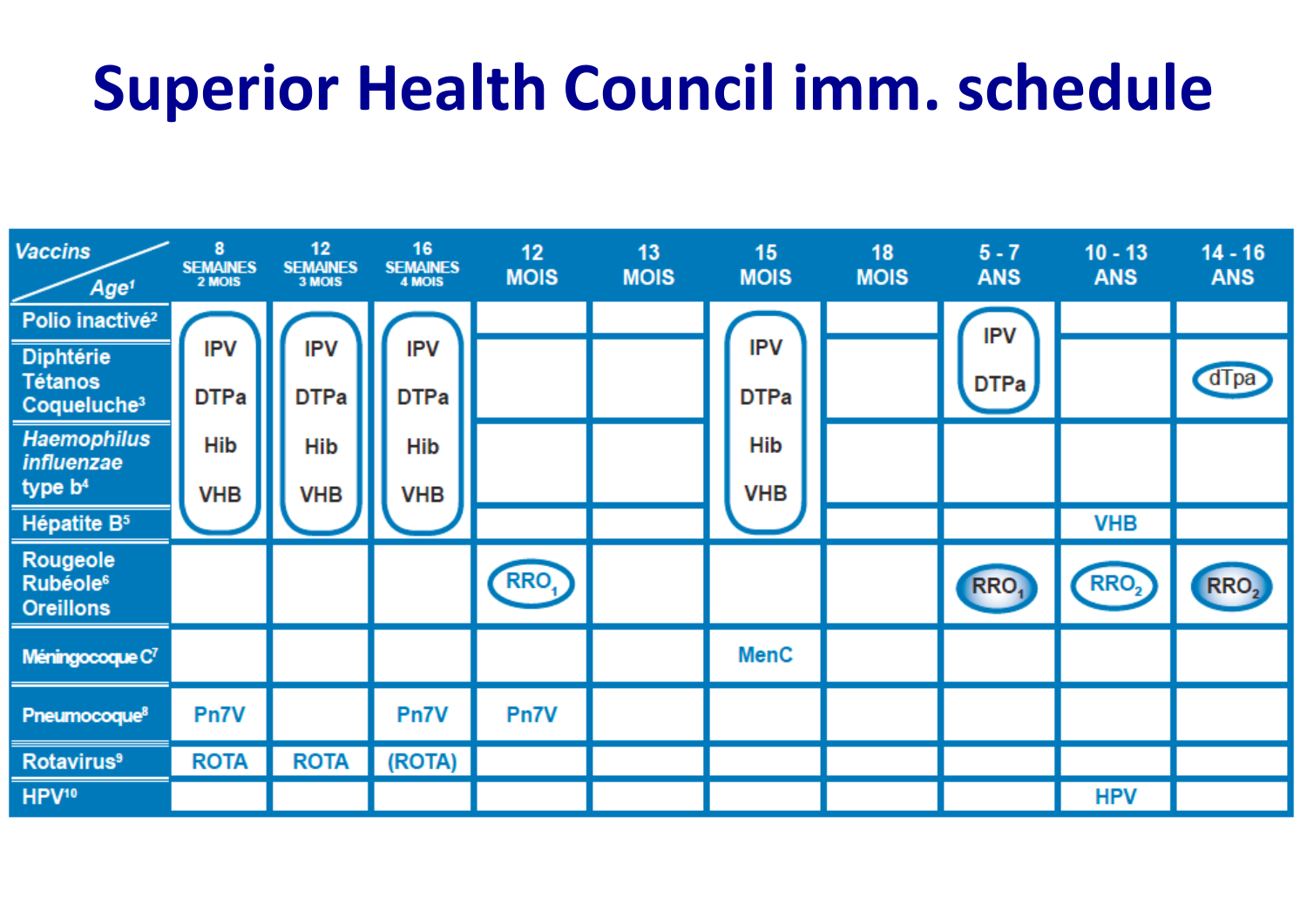## **French community imm. schedule**

#### Recommandé par la Recommande par la<br>Fédération Wallonie-Bruxelles **Nourrissons Enfants et adolescents Adultes** 12 sem. 16 sem.  $5 - 6$  $11 - 12$  $13 - 14$  $15 - 16$ tous les 8 sem. Q 12 mois 15 mois  $65$  ans 2 mois  $3$  mols 4 mois  $ans$ ans 10 ans ans ans С o Poliomyélite  $\bullet$ Diphtérie  $\bullet$  $\bullet$ О  $\frac{1}{2}$  $a$  y  $a$  |  $i$ Tétanos  $\bullet$ ۰ ō Coqueluche ٠ О Haemophilus influenzae de type b ۰  $\bullet$ r Hépatite B Rougeole  $\circ$ Rubéole a Oreillons Méningocoque C Pneumocogue Rotavirus (vaccin oral)  $($  $\overline{\phantom{a}}$ Papillomavirus (HPV) (No No Grippe (Influenza) Recommandé à tous et gratuit

#### **CALENDRIER DE VACCINATION 2018**

Ce calendrier est susceptible d'être modifié au fil des ans. Votre médecin pourra éventuellement l'adapter à votre enfant, n'hésitez pas à discuter vaccinations avec lui.

Certains de ces vaccins peuvent être conseillés à d'autres âges, en fonction de l'état de santé individuel.

Recommandé à tous, remboursé mais pas gratuit

Vaccin combiné (une seule injection)

巫 Recommandé aux jeunes filles et gratuit (2 doses)

Q Femmes enceintes entre 24 et 32 semaines de grossesse

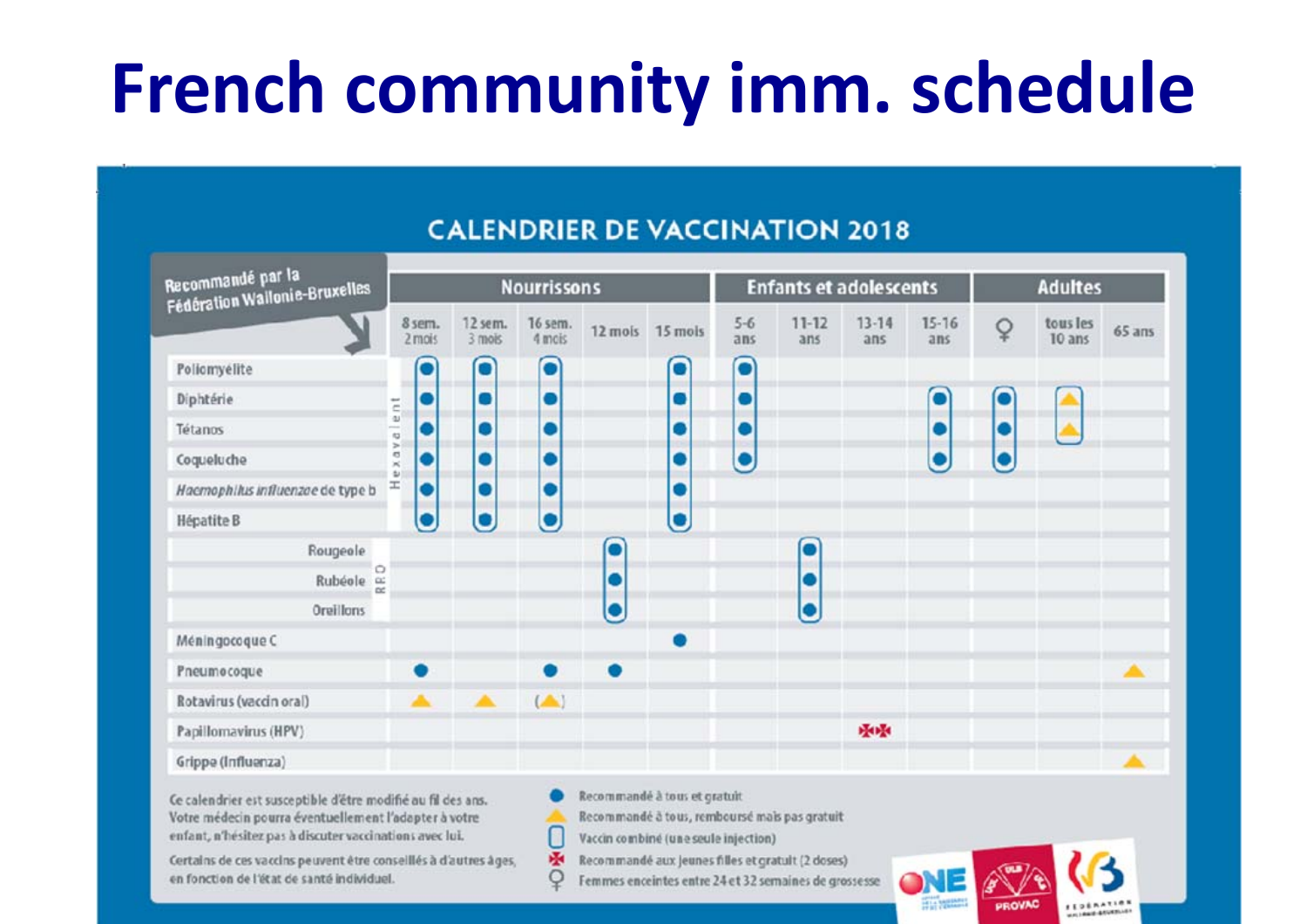## **Legal framework**

 $\bullet$  The Office of Birth and Childhood (ONE),is a public institution that develops and implements mother and child health policies in the French community,

•

- • ONE is responsible for the immunization program of children, students and also the pertussis immunization of pregnant women following the 6th Belgian State Reform ( Law of January 6th 2014, coming into effect from January 2015) .
- $\bullet$  The school health promotion is regulated by two (2001 and 2002) decrees that define its missions, in particular immunization. School medicine is also organized by ONE.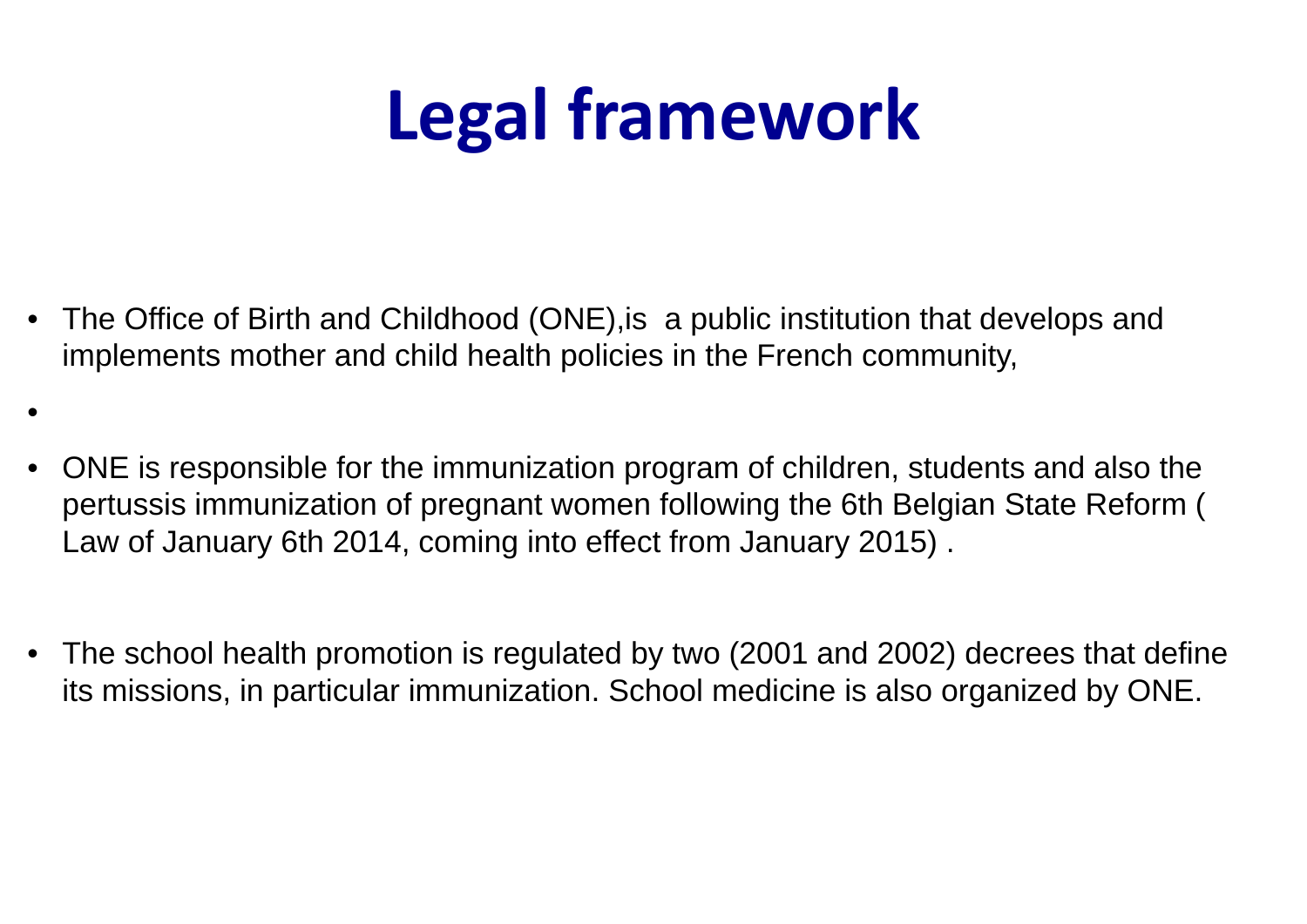### **Main vaccinators**

- $\bullet$  The ONE **Well baby clinics** offer free of charge immunizations, preventive medicine and children's development follow-up.
- •**School health services** (SHS) - offer free of charge immunizations and preventive medicine.
- $\bullet$  **Antenatal consultations,** doctors, midwives and nurses administer pregnant women pertussis immunization, free of charge, within ONE's antenatal consultations.
- $\bullet$  **Private physicians** can order the program's vaccines. Vaccines are free of charge but consultation fees should be paid.
- $\bullet$  **Miscellaneous:** Hospitals, institutions, can also order vaccines free of charge through the immunization program supply system (e-vax).
- •**Mobile ONE baby clinics** reach remote areas of the French community .

**Notice** 

A vaccination board with representatives of all vaccinators support implementation

The vaccines supply system is linked to a vaccination registry : **e-vax.be** (FR)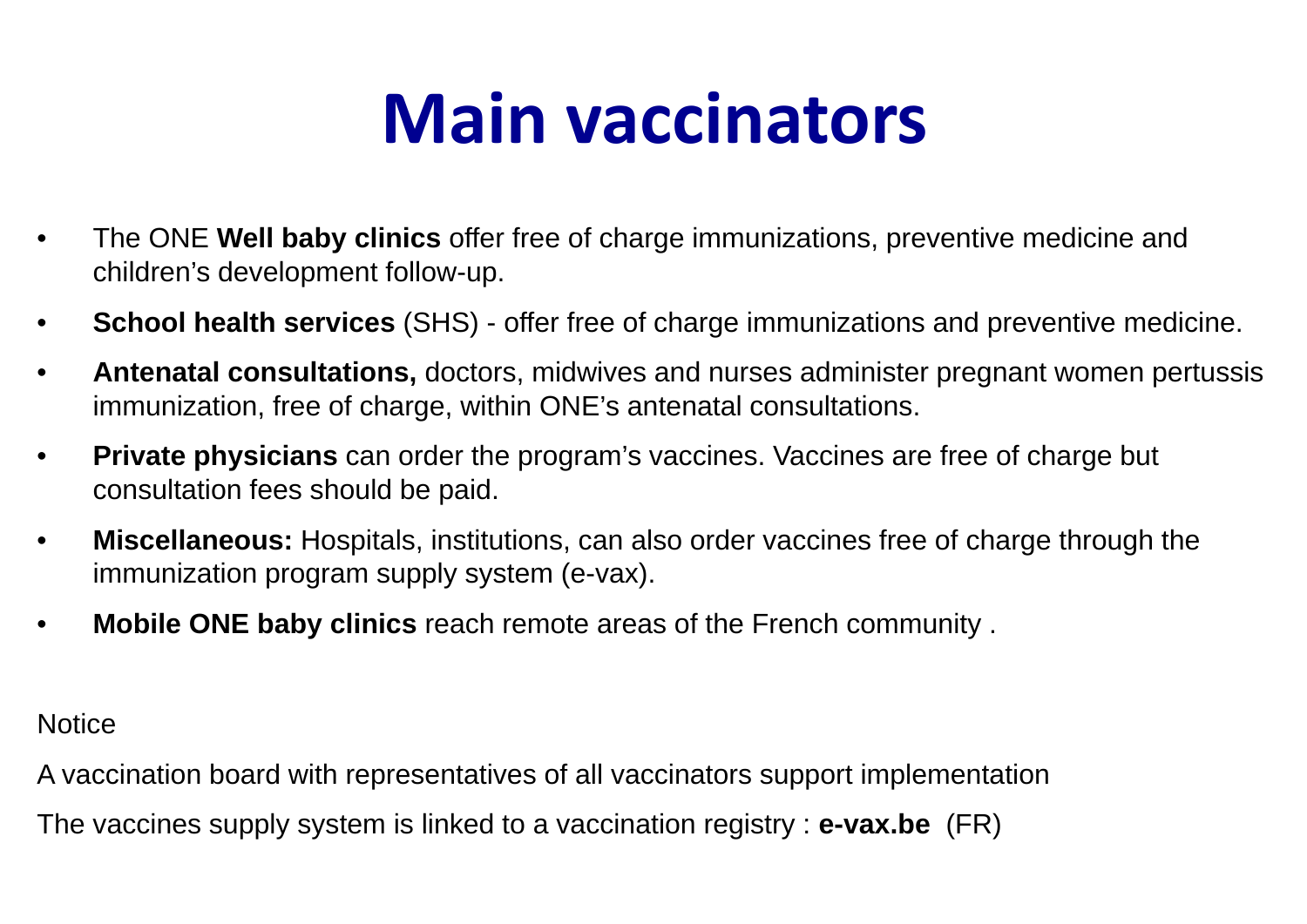### **Hepatitis B immunization in Belgium**

**1996** - **Recommended and partially funded for children under 13 yr. 1999 (September) – Universal, free-of-charge vaccination** 

-monovalent vaccine

-two cohorts programme :

- infants  $\rightarrow$  from 3m: 2 doses 1st year of life + 1 dose 2<sup>nd</sup> year
- $\bullet \;$  preadolescents  $\rightarrow$  10-13 years catch-up

#### **2002/2004 – schedule amendment**

- from 2 months of age
- catch up in 4-11 years in case of incomplete immunization

#### **2004- introduction of hexavalent combination vaccine**

-schedule: 2,3,4 and 15 months and catch up for old cohorts at 10-13y

Ref: Theeten H, et al. Universal hepatitis B vaccination in Belgium: impact on serological markers 3 and 7 years after implementation Epidemiol Infect. 2014 Feb;142(2):251‐61. Epub 2013 May 21.; Vaccination coverage in infants in French Community 1989‐2003 , pages  $9 - 14.$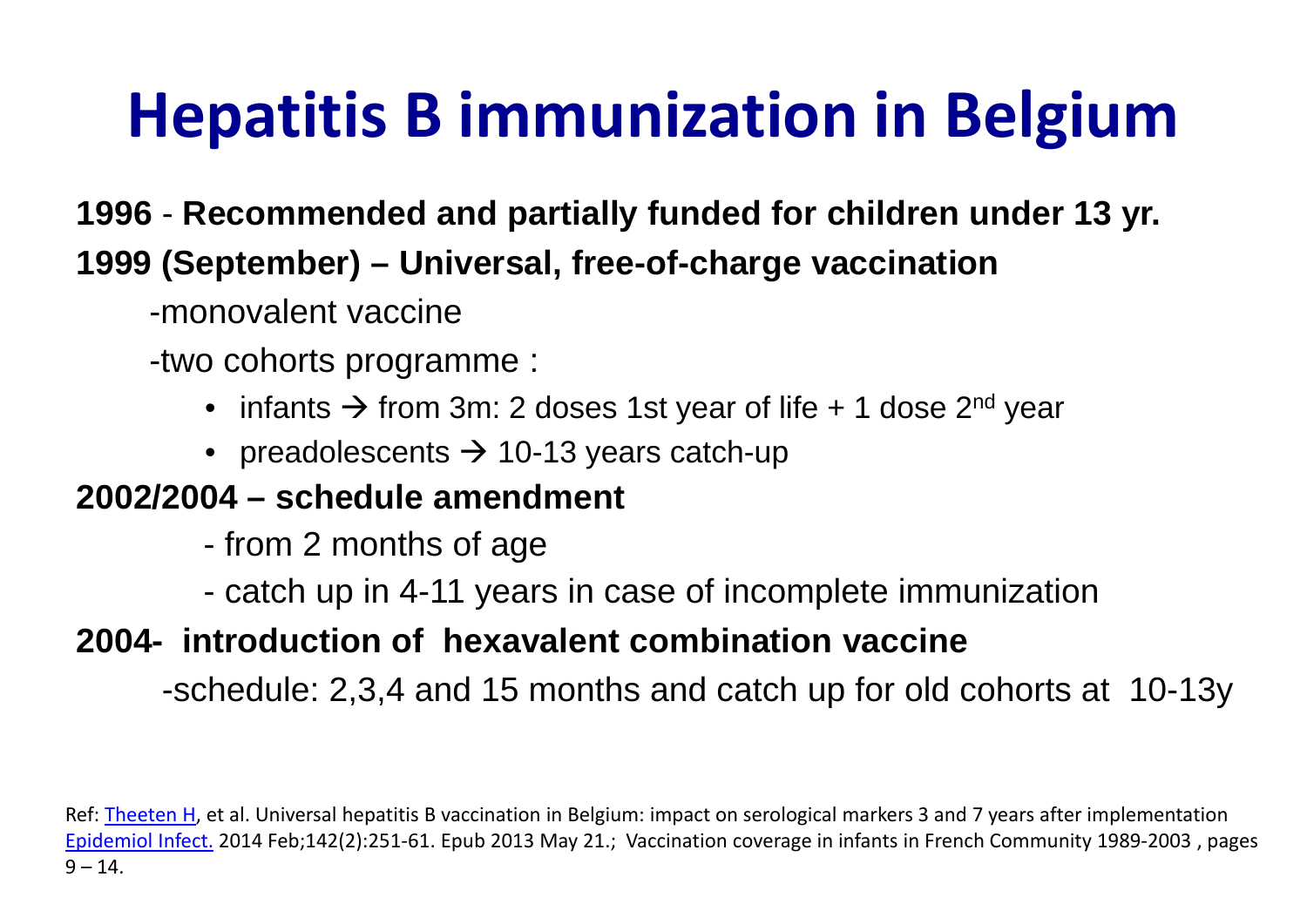### **Infants immunization coverage ‐ French community**

|                     |                            |                  | <b>Brussels</b>  |                  |                  |
|---------------------|----------------------------|------------------|------------------|------------------|------------------|
| Study conducted in  |                            | 2009             | 2012             | 2015             | 2012             |
| <b>Birth Year</b>   |                            | 2007             | 2010             | 2013             | 2010             |
| Age at interview    |                            |                  |                  |                  |                  |
| Number interviewed  |                            | 660              | 660              | 715              | 600              |
|                     | DTPa-Polio (4 doses)       | 90.4 (87.9-93.0) | 90.4 (87.8-92.9) | 92.9 (90.7-95.0) | 91.1 (88.7-93.5) |
|                     | Hib (4 doses)              | 90.2 (87.7-92.8) | 89.4 (86.8-92.1) | 92.7 (90.5-94.9) | 90.1 (87.6-92.7) |
| Vaccines<br>Infants | <b>HBV (full schedule)</b> | 90.4 (87.9-93.0) | 89.2 (86.5-91.9) | 92.3 (90.1-94.5) | 89.6 (87.0-92.2) |
|                     | Pnc (3 doses)              | 80.7 (76.9-84.4) | 89.2 (86.5-91.9) | 92.9 (90.7-95.0) | 90.1 (87.6-92.7) |
|                     | MMR (1 dose)               | 92.4 (90.2-94.6) | 94.4 (92.4-96.4) | 95.6 (93.9-96.4) | 94.1 (92.1-96.1) |
|                     | MenC (1 dose)              | 91.2 (88.7-93.7) | 89.6 (87.0-92.2) | 91.2 (88.8-93.6) | 89.4 (87.0-92.2) |
|                     | Rotavirus (2 doses)        | 77.3 (77.3-81.0) | 80.2 (76.7-83.6) | 87.2 (84.4-90.0) | 72.7 (68.9-76.4) |

EPI‐based surveys by age and by year of survey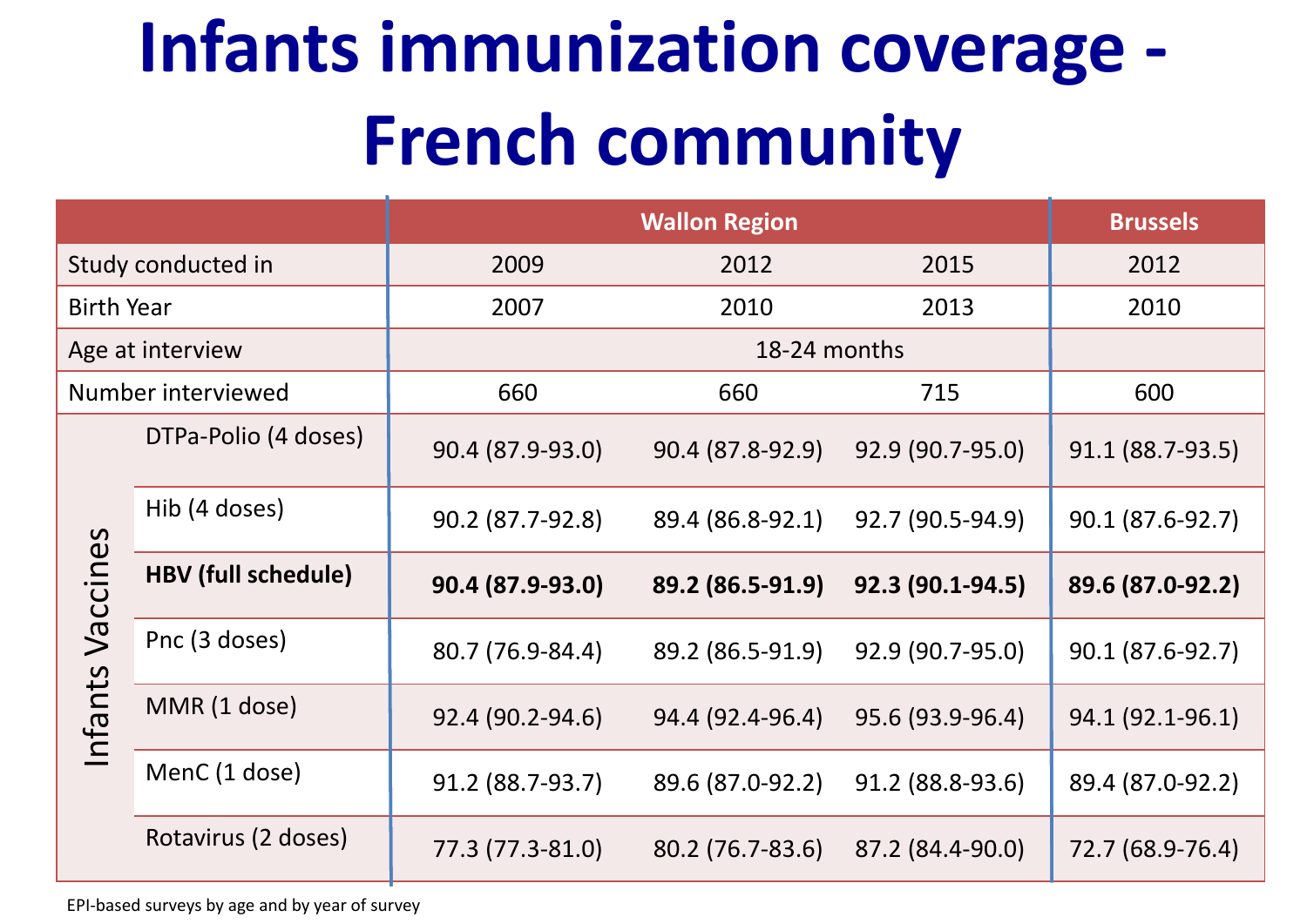# **School age immunization coverage – French community**

|                    |                             | <b>French speaking community (Wallonia and Brussels)</b> |                  |                  |                   |
|--------------------|-----------------------------|----------------------------------------------------------|------------------|------------------|-------------------|
| Study conducted in |                             | 2013-2014                                                | 2014-2015        | 2015-2016        | 2016-2017         |
| Age at interview   |                             | $15-16$ years                                            | 7-8 years        | $11-12$ years    | $13-14$ years     |
| Number interviewed |                             | 7500                                                     | 4794             | 5300             | Not yet published |
|                    | Polio (5-6 years)           | Not measured<br>$\mathsf{X}$                             | 73.3 (72.1-74.5) | $\boldsymbol{X}$ | X                 |
| <b>Boosters</b>    | DT/DTPa (5-6<br>years)      | $\boldsymbol{\mathsf{X}}$                                | 73.3 (72.1-74.5) | X                | X                 |
|                    | MMR 2 (11-12)<br>years)     | $\boldsymbol{\mathsf{X}}$                                | $\sf X$          | 75.0 (73.8-76.2) | Not yet published |
| School Age         | <b>HPV (13-14</b><br>years) | 25.9 (24.5-27.3)                                         | $\sf X$          | X                | Not yet published |
|                    | dTap (15-16<br>years)       | 53.4 (52.3-54.5)                                         | X                | X                | X                 |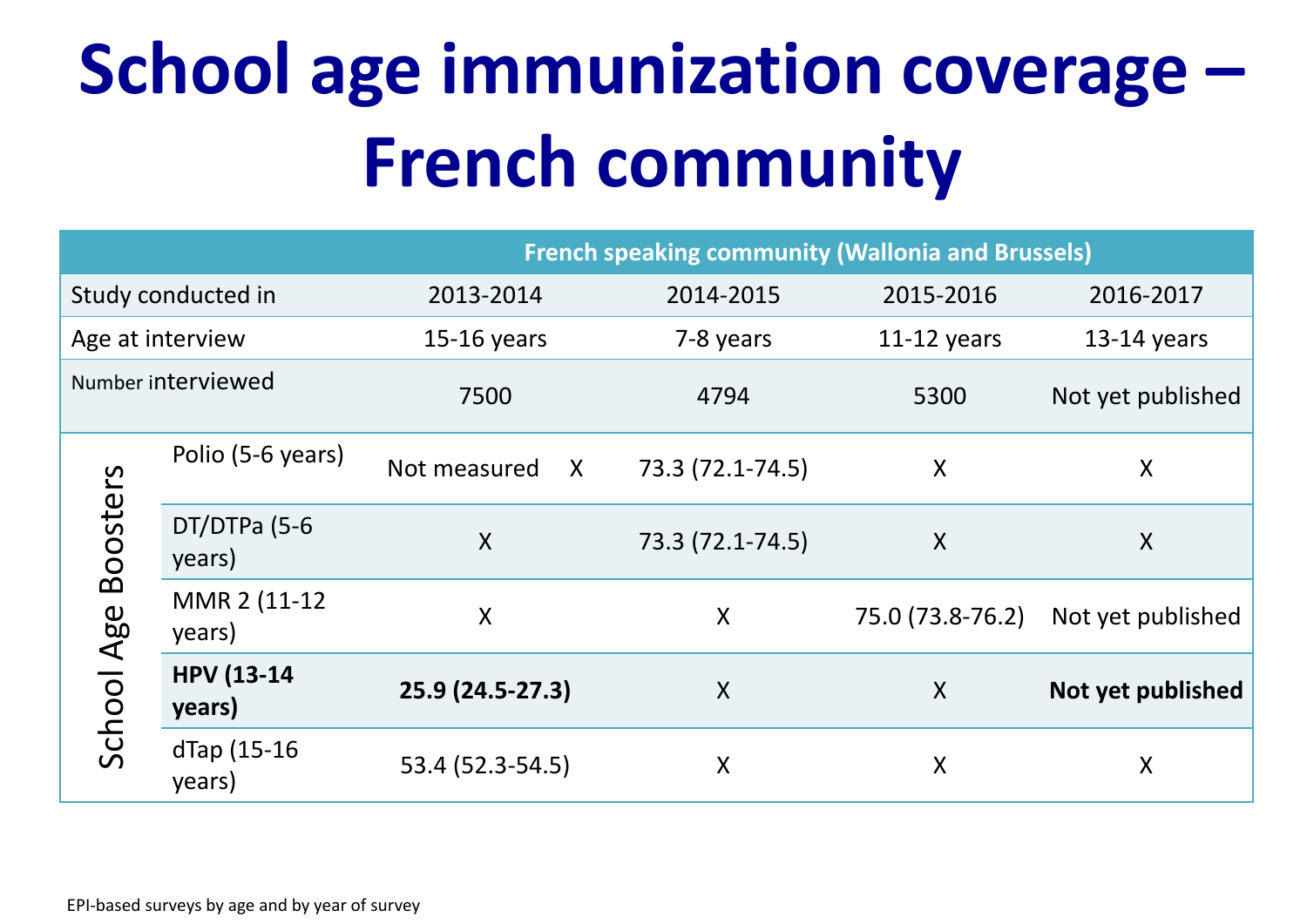## **Hepatitis B Vaccine coverage in the French speaking community**

|                                |                            | <b>Wallon Region</b>                      |                         |                      |                            | <b>Brussels</b>         |                         |                            |
|--------------------------------|----------------------------|-------------------------------------------|-------------------------|----------------------|----------------------------|-------------------------|-------------------------|----------------------------|
| <b>Study conducted</b><br>in   |                            | 2003                                      | 2006                    | 2009                 | 2012                       | 2015                    | 2006                    | 2012                       |
| <b>Birth Year</b>              |                            | 2001                                      | 2004                    | 2007                 | 2010                       | 2013                    | 2004                    | 2010                       |
| Age at interview               |                            | 18-24 months                              |                         |                      |                            |                         |                         |                            |
| <b>Number</b><br>interviewed   |                            | 935                                       | 660                     | 660                  | 660                        | 715                     | 650                     | 600                        |
| $\Omega$<br>Vaccine<br>Infants | Hepatitis B (I)            | $(75.5 -$<br>80.2<br>84.8)                | 97.6<br>$(96.2 - 98.9)$ | 98.8 (97.6-<br>99.8) | $(96.9 -$<br>98.1<br>99.3) | 99.1<br>$(98.3 - 99.9)$ | 97.6 (96.3-<br>99.0)    | $(95.1 -$<br>96.7<br>98.3) |
|                                | <b>Hepatitis B</b><br>(11) | $(72.7 -$<br>77.4<br>82.8)                | 97.2<br>$(95.7 - 98.6)$ | 98.8 (97.6-<br>99.8) | 97.2 (96.2-<br>98.8)       | 98.7 (97.7-<br>99.7)    | 97.6<br>$(96.3 - 99.0)$ | 96.8<br>$(95.4 -$<br>98.3) |
|                                | <b>Hepatitis B</b><br>(11) | $(60.2 -$<br>64.8<br>69.3)                | 97.0<br>$(95.4 - 98.5)$ | 96.9 (95.4-<br>98.4) | 97.2 (96.2-<br>98.8)       | 98.2 (97.0-<br>99.3)    | 96.7<br>$(95.1 - 98.2)$ | $(94.7 -$<br>96.3<br>97.9) |
|                                | <b>Hepatitis B</b><br>(IV) | <b>Not</b><br>recommende<br>d at the time | 92.7<br>$(90.2 - 94.8)$ | 90.4 (87.9-<br>93.0) | 89.2 (86.5-<br>91.9)       | 92.3 (90.1-<br>94.5)    | 88.4<br>$(85.6 - 91.2)$ | $(87 -$<br>89.6<br>92.2)   |

EPI‐based surveys by age and by year of survey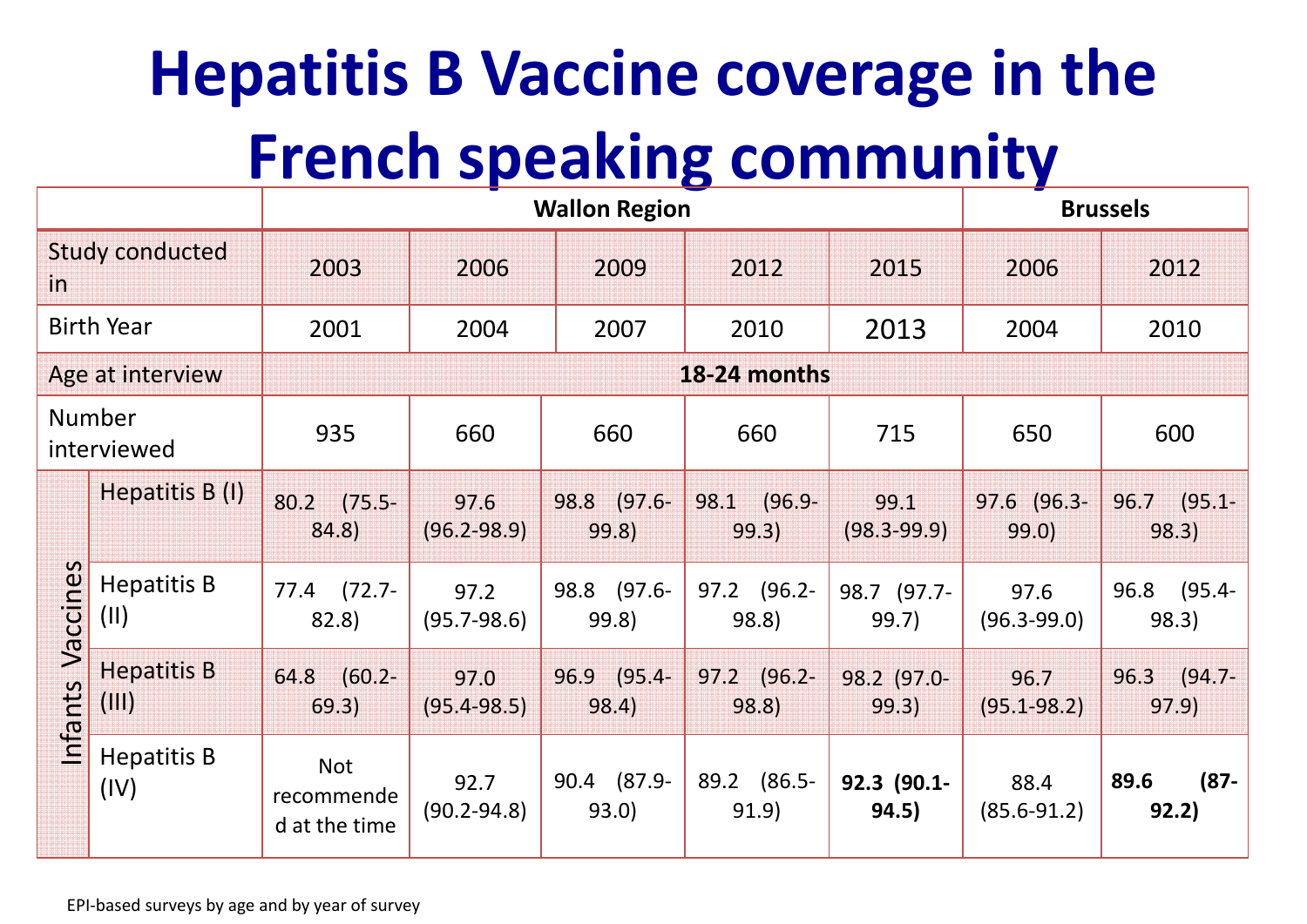### **HBV Vaccine coverage evolution (BE)**

Figure 4 | Évolution de la couverture vaccinale des nourrissons contre le VHB en Belgique, 1997-2014 [10]

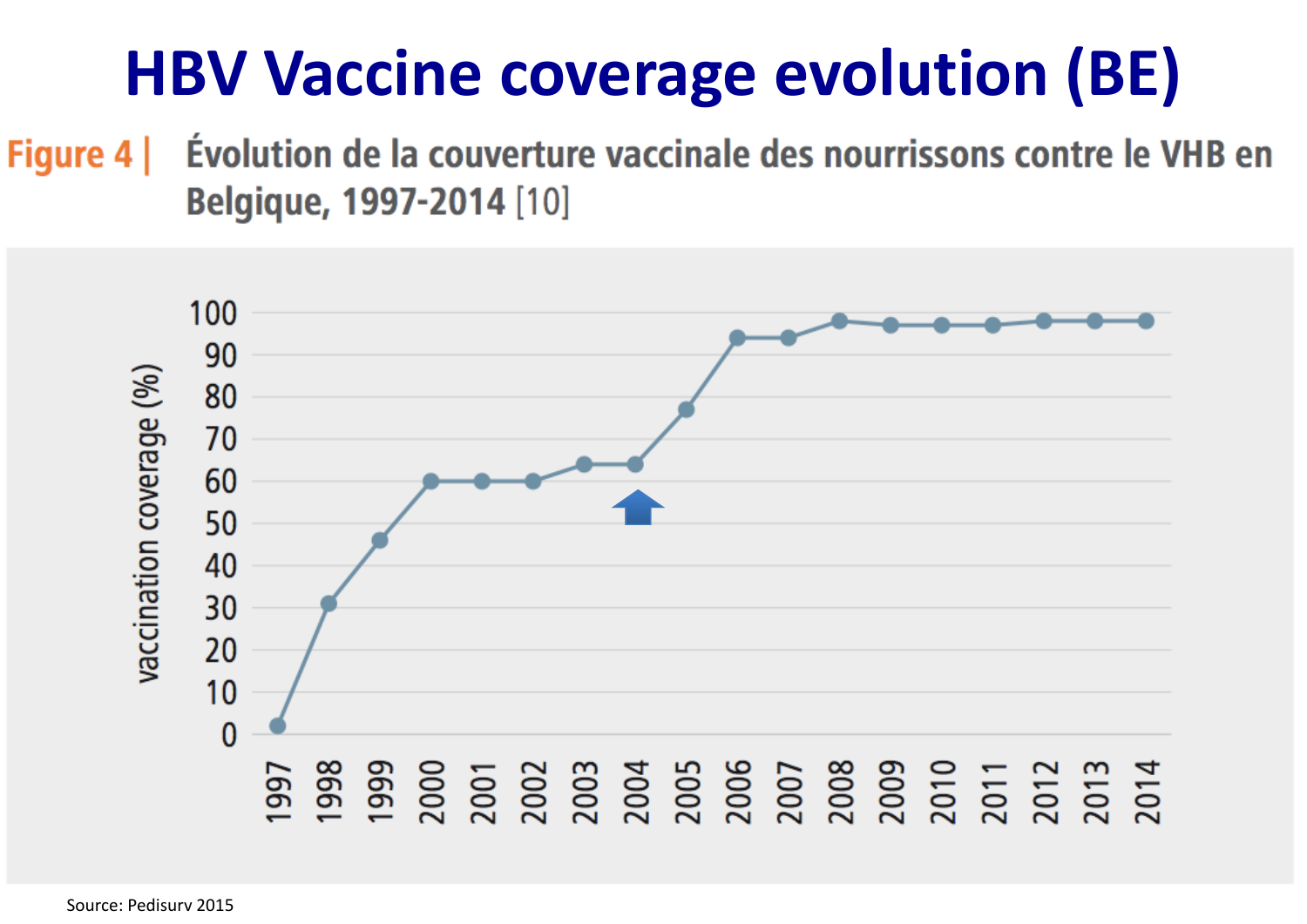### **HBV diagnotic cases, surveillance data**

Nombre de diagnostics de VHB enregistrés par le réseau des Figure 1 laboratoires de microbiologie depuis 2005, par région (Laboratoires vigies (WIV-ISP))

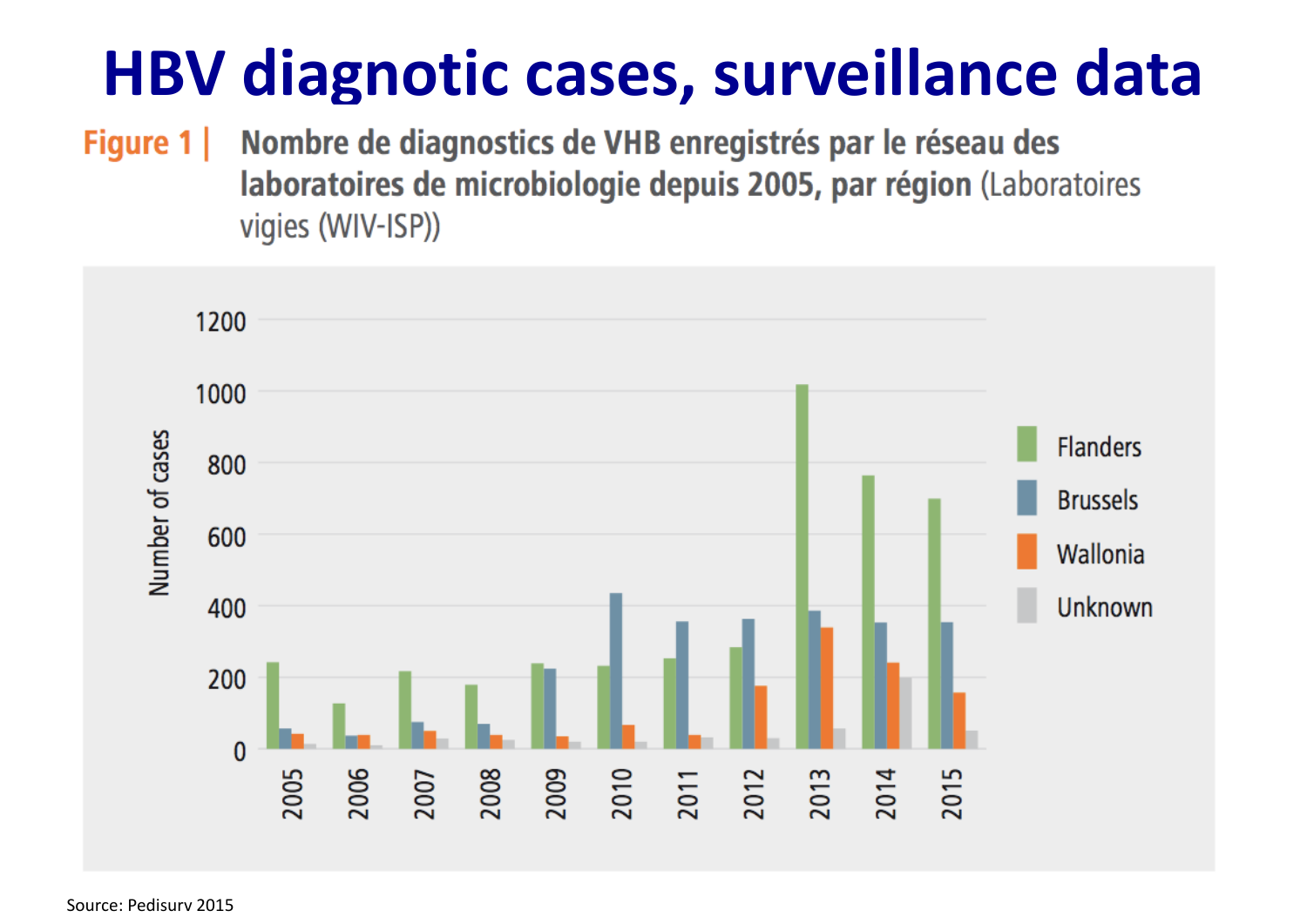### **Vaccine refusal – Walloon region**

Tableau 30. Vaccinations recommandées refusées catégoriquement par les parents (517)

| <b>Vaccins cités</b> | $\mathsf{n}$ | %   |
|----------------------|--------------|-----|
| Polio                | 1            | 0.2 |
| <b>DTP</b>           | 1            | 0.2 |
| <b>HIB</b>           | 1            | 0.2 |
| <b>VHB</b>           | 7            | 1.3 |
| Méningocoque C       | 15           | 2.7 |
| <b>RRO</b>           | 8            | 1.4 |
| Pneumo               | 11           | 2.0 |
| <b>Total</b>         | 44           |     |
| Rotavirus            | 14           | 2.5 |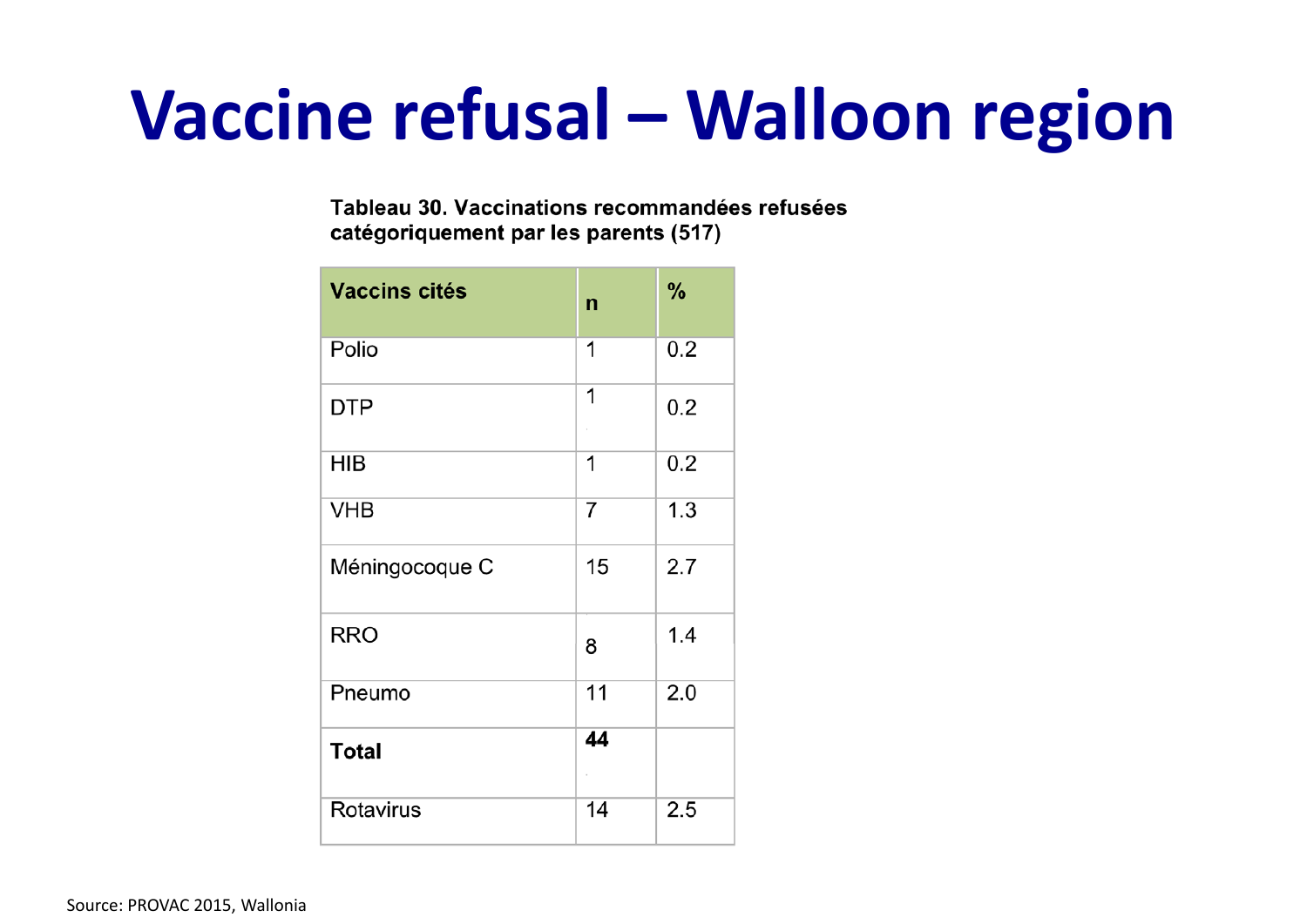### **Conclusions**

- Belgium is a low-endemic country with regional differences.
- Subnational entities implement the universal HBV vaccination.
- $\bullet$  Country-wide, free universal HPV vaccination is offered to infants and adolescents (including catch-up).
- The hexavalent combination improved immunization coverage.
- Vaccine refusal is limited but hesitancy is increasing.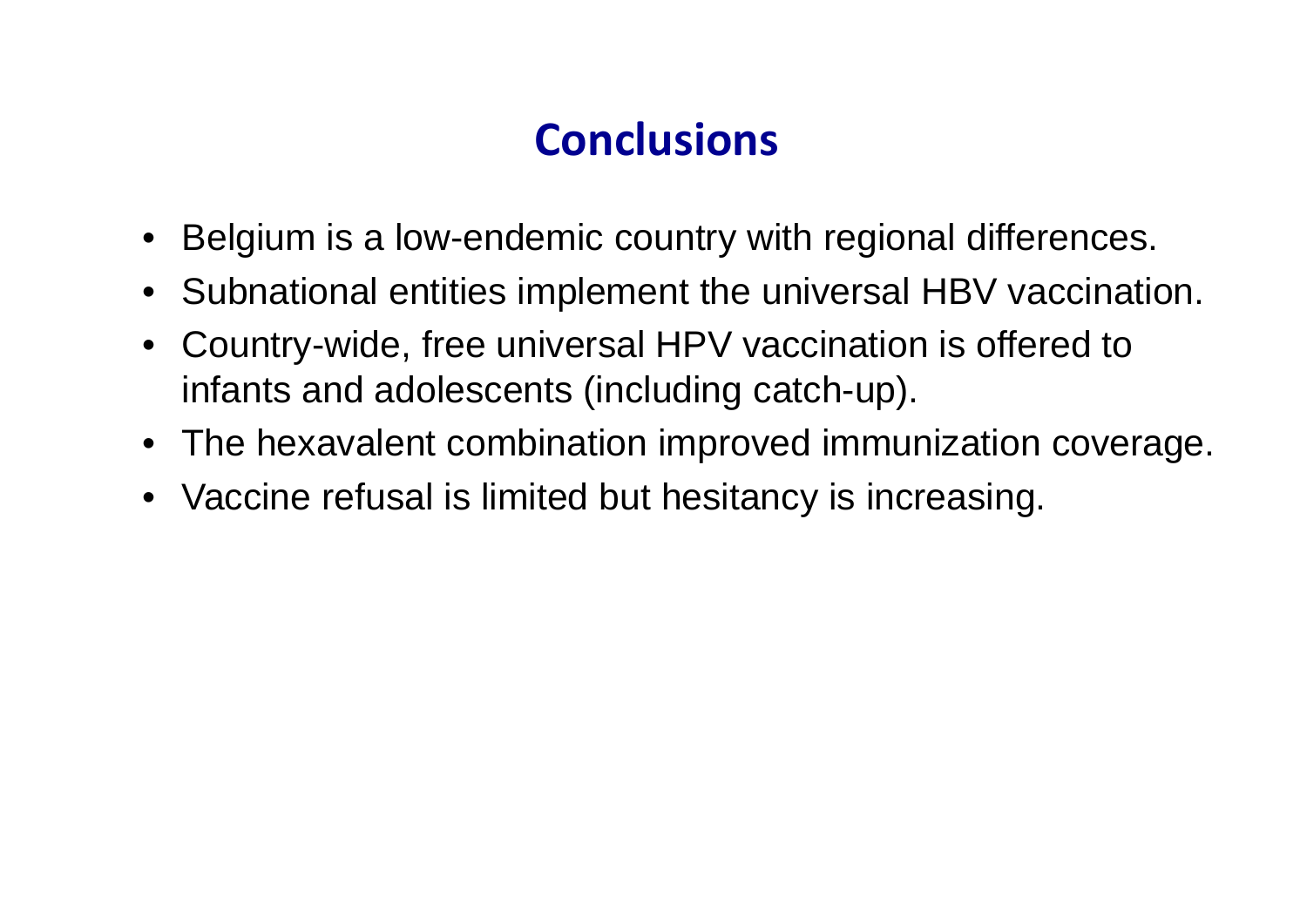### **Thank you for your attention!**